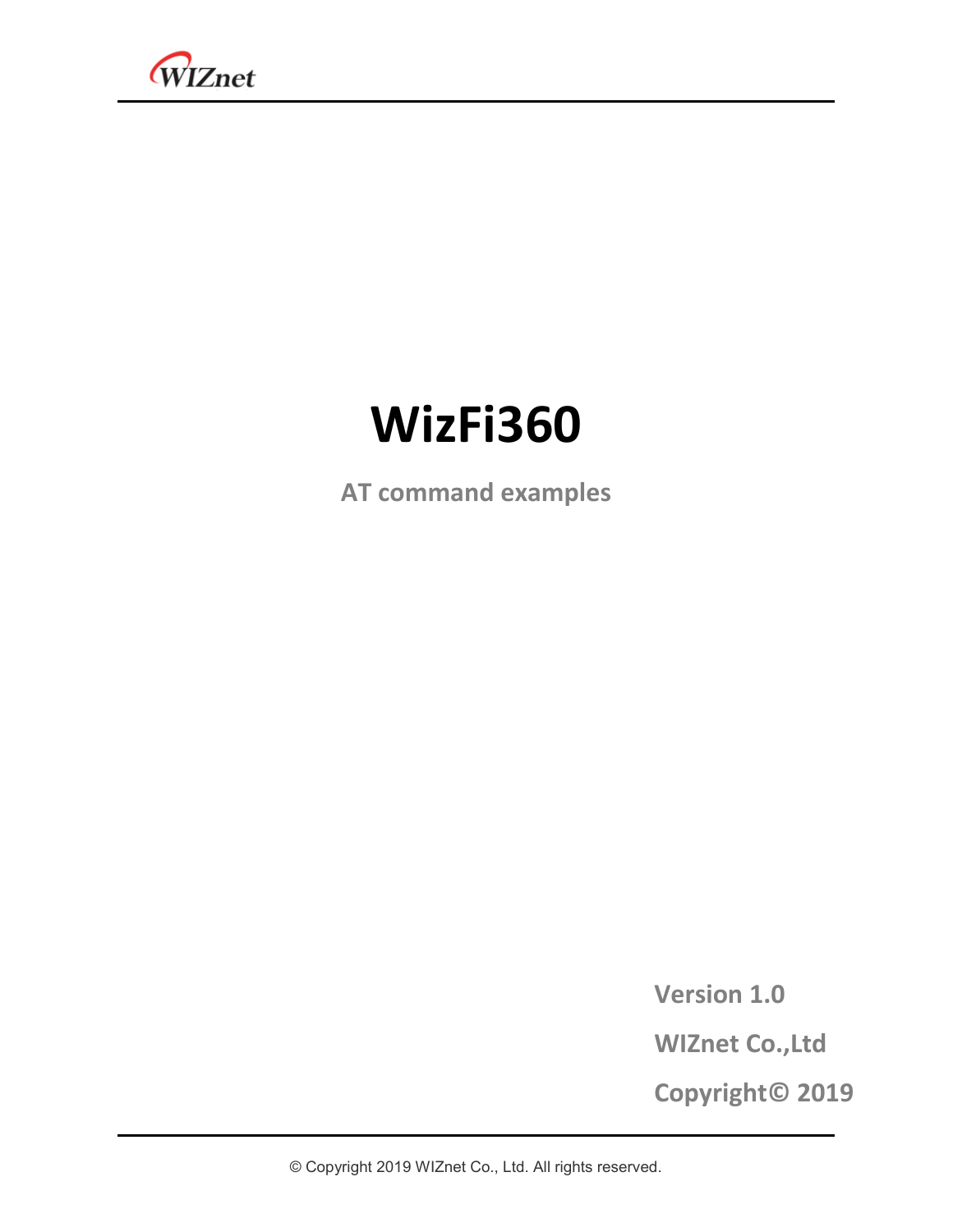

## **History**

| Ver | Date | Description              |
|-----|------|--------------------------|
| 1.0 |      | Aug.2019 Initial version |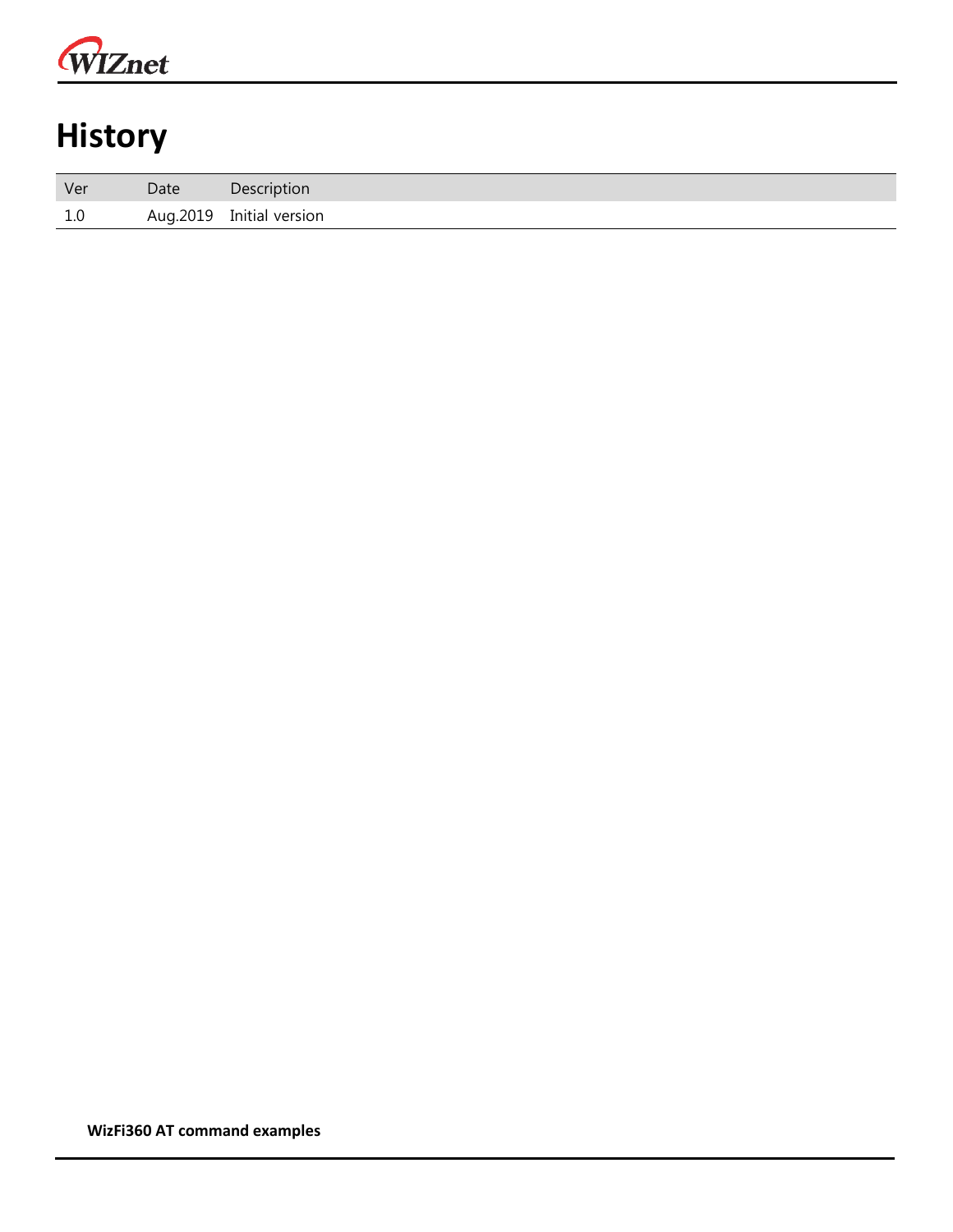# WIZnet

## Contents

| 1.             |     |  |
|----------------|-----|--|
| 2 <sub>1</sub> |     |  |
| 3.             |     |  |
|                | 31  |  |
|                | 3.2 |  |
|                |     |  |
|                |     |  |
|                |     |  |
|                |     |  |
|                |     |  |
|                |     |  |
|                |     |  |
|                |     |  |
|                |     |  |
|                |     |  |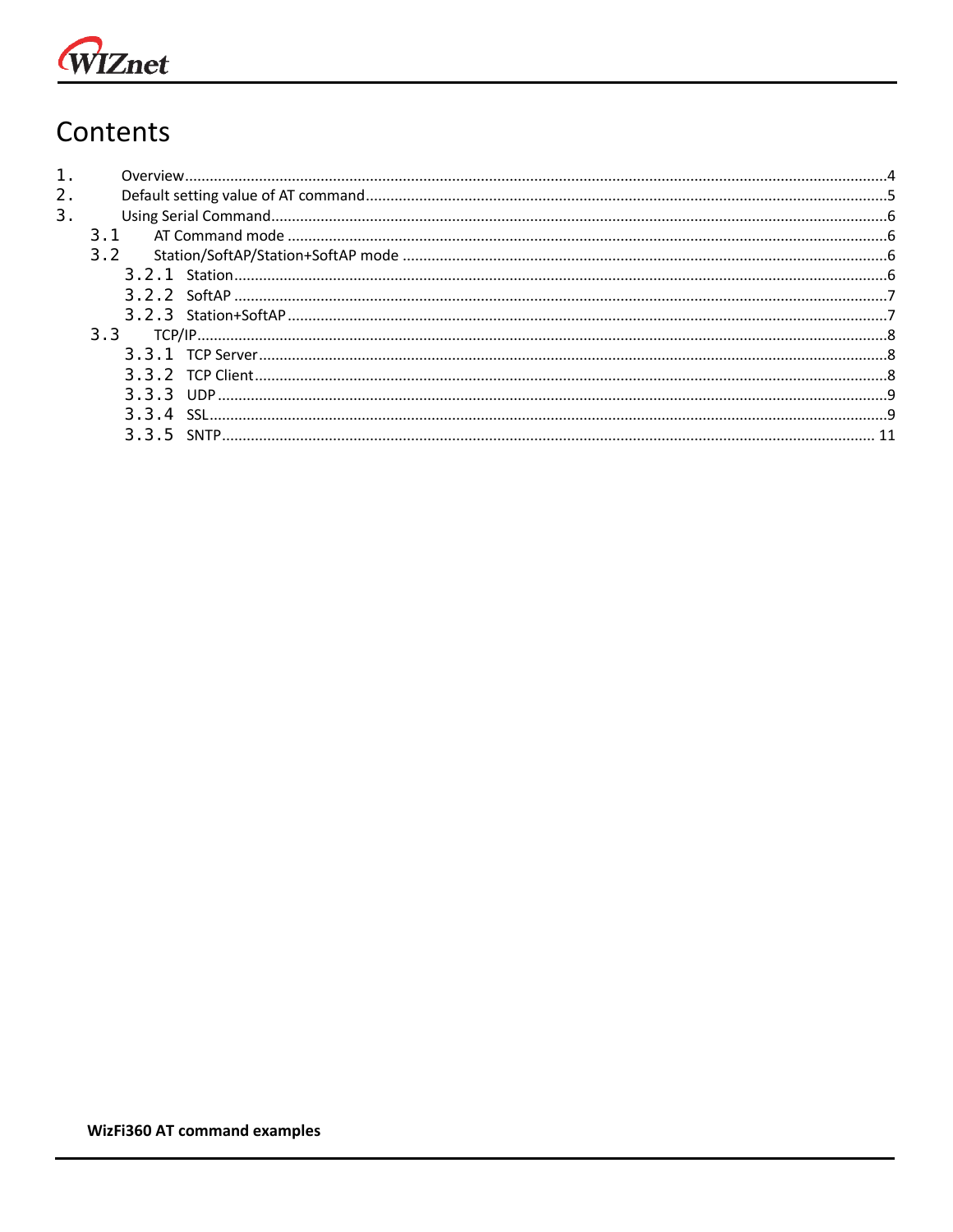

#### <span id="page-3-0"></span>**1. Overview**

There are three operating mode for WizFi360, as below.

- Station mode
- SoftAP mode
- Station + SoftAp mode

When WizFi360 as Station operating mode, WizFi360 connect and to another AP(Access Point) and communicate.

When it is as SoftAP operating mode, WizFi360 can communicates with devices and it assign the IP by DHCP.

When it is as Station+ SoftAP operating mode, this mode includes content of previous operating mode so it is Station mode operated and SoftAP operated at the same time.

Please refer to the figure below that modes.



There are two modes of data transparent those are AT command mode and data mode, the difference point sends the AT command whether or not.

#### **WizFi360 AT command examples**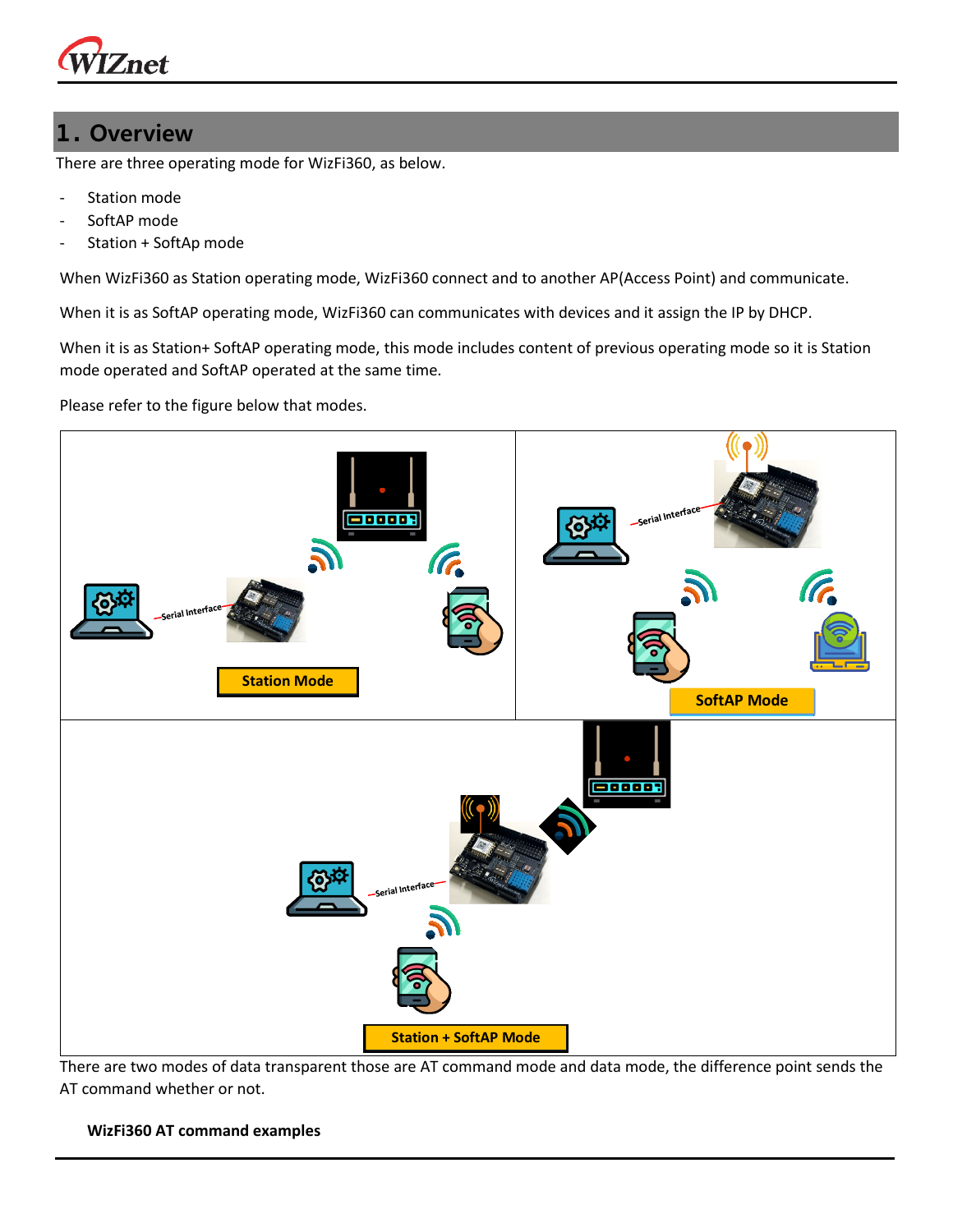# WIZnet

WizFi360 operate as data mode, the AT command have sent as data via network.

If you change the AT command mode in data transparent mode, you should send the "+++" through Serial.

<span id="page-4-0"></span>

| <b>AT Command</b>                                                   | <b>Description</b>              |
|---------------------------------------------------------------------|---------------------------------|
| ATE1                                                                | Echo Enable                     |
| $+$ CWMODE:2< $CR$ >< $LF$ >                                        | SoftAP mode                     |
| +UART DEF:115200,8,1,0,0 <cr><lf></lf></cr>                         | Setting Uart                    |
| +CIPDNS_DEF:192.168.1.1 <cr><lf></lf></cr>                          | Setting DNS address             |
| +CIPSTA_DEF:ip:"192.168.1.1" <cr><lf></lf></cr>                     | Used network information in     |
| +CIPSTA_DEF:gateway:"192.168.1.1" <cr><lf></lf></cr>                | Station mode                    |
| +CIPSTA_DEF:netmask:"255.255.255.0" <cr><lf></lf></cr>              |                                 |
| +CIPAP_CUR:ip:"192.168.36.1" <cr><lf></lf></cr>                     | Used network information in     |
| +CIPAP_CUR:gateway:"192.168.36.1" <cr><lf></lf></cr>                | SoftAP mode                     |
| +CIPAP_CUR:netmask:"255.255.255.0" <cr><lf></lf></cr>               |                                 |
| +CIPSTAMAC_DEF:"00:08:dc:a1:b2:33" <cr><lf></lf></cr>               | Setting MAC address in Station  |
|                                                                     | mode                            |
| +CWDHCPS_CUR:120,"192.168.36.2","192.168.36.101" <cr><lf></lf></cr> | Setting IP allocation area as   |
|                                                                     | DHCP server                     |
| +CWSAP_CUR:"WizFi360","",11,0,0,0 <cr><lf></lf></cr>                | Setting SSID, PW, etc in SoftAP |
|                                                                     | mode                            |
| +CIPMODE:0 <cr><lf></lf></cr>                                       | AT command mode in data         |
|                                                                     | transparent mode                |
| +CIFSR:APIP,"192.168.36.1" <cr><lf></lf></cr>                       | Setting IP/MAC address in       |
| +CIFSR:APMAC,"02:08:dc:a1:b2:33" <cr><lf></lf></cr>                 | SoftAP mode                     |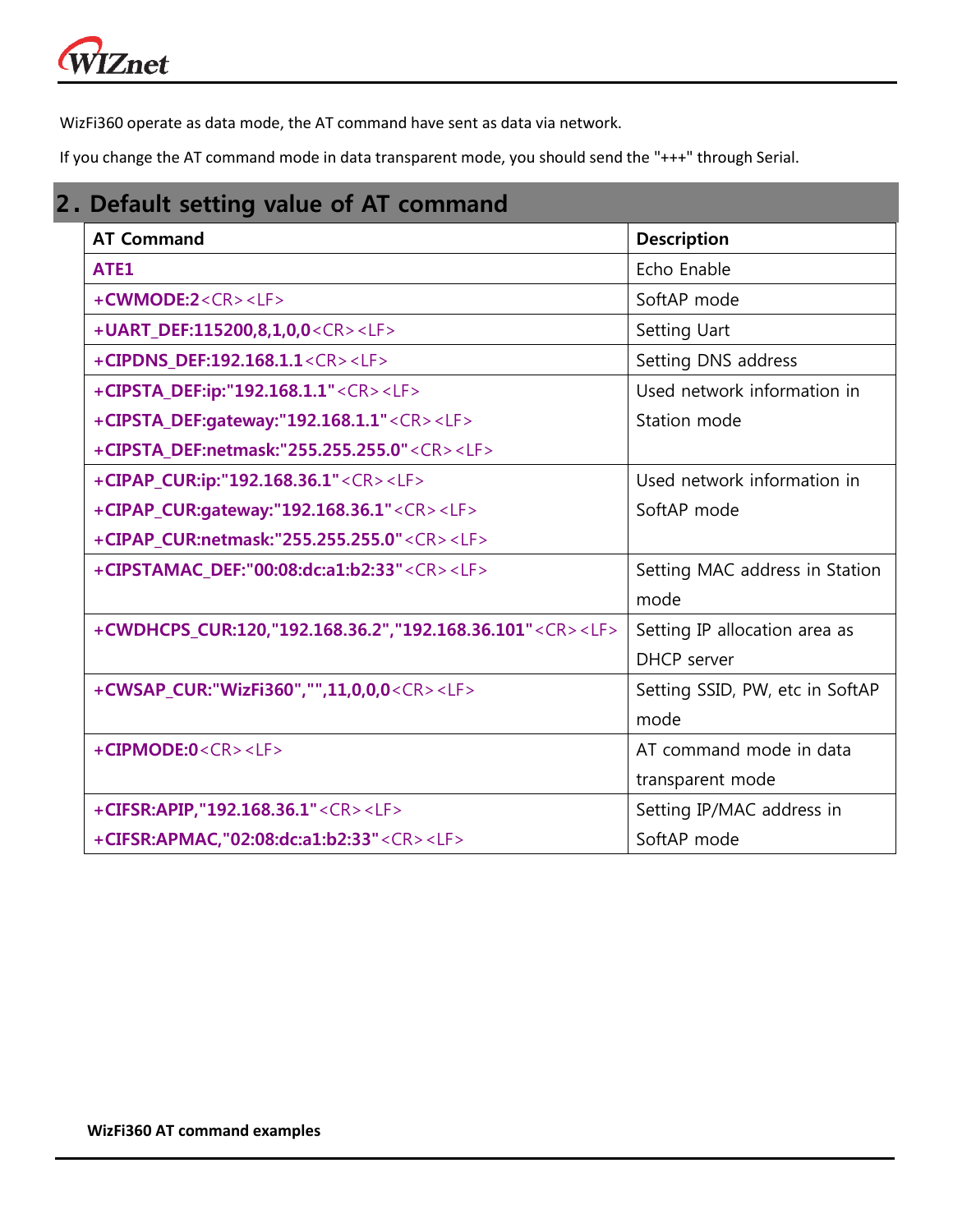

## <span id="page-5-0"></span>**3. Using Serial Command**

### <span id="page-5-1"></span>**3.1** AT Command mode

| AT command | <b>Terminal</b>                                             |
|------------|-------------------------------------------------------------|
| <b>AT</b>  | AT < CR > LF<br><cr><lf><br/>OK<cr><lf></lf></cr></lf></cr> |

### <span id="page-5-2"></span>**3.2** Station/SoftAP/Station+SoftAP mode

#### <span id="page-5-3"></span>**3.2.1** Station

| <b>AT command</b>                                                                                                    | <b>Terminal</b>                                                                                                                                                                                                                                                                                                                                                                                                                                                                                                                                                                                                                                                                                                                                                                                                                                                                                                                                                                                                                                                                                                                                                                                                                                                                                                                                                                                                                                                                                                                                                                                                                                                                                                                                                                                                                                                                                                                                                                                                                                                                                                                                                                                                                                                                                                                                                                                                                 |
|----------------------------------------------------------------------------------------------------------------------|---------------------------------------------------------------------------------------------------------------------------------------------------------------------------------------------------------------------------------------------------------------------------------------------------------------------------------------------------------------------------------------------------------------------------------------------------------------------------------------------------------------------------------------------------------------------------------------------------------------------------------------------------------------------------------------------------------------------------------------------------------------------------------------------------------------------------------------------------------------------------------------------------------------------------------------------------------------------------------------------------------------------------------------------------------------------------------------------------------------------------------------------------------------------------------------------------------------------------------------------------------------------------------------------------------------------------------------------------------------------------------------------------------------------------------------------------------------------------------------------------------------------------------------------------------------------------------------------------------------------------------------------------------------------------------------------------------------------------------------------------------------------------------------------------------------------------------------------------------------------------------------------------------------------------------------------------------------------------------------------------------------------------------------------------------------------------------------------------------------------------------------------------------------------------------------------------------------------------------------------------------------------------------------------------------------------------------------------------------------------------------------------------------------------------------|
| AT<br>AT+CWMODE CUR=1<br>AT+CWDHCP CUR=1,1<br>AT+CWLAP<br>AT+CWJAP CUR="wizms1","maker0701"<br><b>AT+CIPSTA CUR?</b> | AT <cr><lf><br/><math>&lt;</math>CR&gt;<math>&lt;</math>LF&gt;<br/>OK &lt; CR &gt; LF<br/>AT+CWMODE CUR=1<cr><lf><br/><math>&lt;</math>CR<math>&gt;</math><math>&lt;</math>LF<math>&gt;</math><br/>OK &lt; CR &gt; LF<br/>AT+CWDHCP_CUR=1,1<cr><lf><br/><math>&lt;</math>CR&gt;<math>&lt;</math>LF&gt;<br/>OK &lt; CR &gt; LF<br/>AT+CWLAP<cr><lf><br/>+CWLAP: (4, "DIR-815 Wiznet", -59, "<br/><math>1"</math>, 1)<cr><lf><br/>+CWLAP: (0, "ESP 574935", -71, "<br/><math>"</math>, 1)&lt;<math>CR</math>&gt;&lt;<math>LF</math>&gt;<br/>+CWLAP: (3, "##WIZnet irina", -46, "[<br/><math>\Box</math>, 1)<cr><lf><br/>+CWLAP: (3, "Matthew2.4", -63, "[<br/><math>"</math>, 2)&lt;<math>CR</math>&gt;&lt;<math>LF</math>&gt;<br/><math>\degree</math>, 3)<cr><lf><br/>+CWLAP:(3,"rena",-46,"<br/><math>+</math> CWLAP: (0, "iptime", -67, "<math>\Box</math><br/><math>\vert</math>", 4)&lt;<math>CR</math>&gt;&lt;<math>LF</math>&gt;<br/><math>"</math>.5)&lt;<math>CR</math>&gt;&lt;<math>LF</math>&gt;<br/>+CWLAP: (3, "Dap", -63, "<br/>+CWLAP:(0,"ESP 577CC7",-67,"<br/><math>\mathbb{T}</math>,6)<cr><lf><br/>", 6) &lt; CR &gt; LF &gt;<br/>+CWLAP:(3,"wizms1",-63,"[<br/>+CWLAP:(0,"Wizfi360",-69,"[<br/><math>\mid</math>,6)<cr><lf><br/>+CWLAP:(4,"DLINK-IPv6",-55,"<br/><math>T</math>,10)<cr><lf><br/><math>\sqrt{2}</math>, 11)<cr><lf><br/><math>+</math>CWLAP:(0,"iptime",-59,"<math>\Box</math><br/>+CWLAP:(3,"WIZnet Scott",-51,"<br/><math>\cdot</math>, 11)&lt;<math>CR</math>&gt;&lt;<math>LF</math>&gt;<br/>+CWLAP: (0, "WizFi360 A1B2D1", -69, "<br/><math>\cdot</math>, 11)<cr><lf><br/><math>\cdot</math> .13)<cr><lf><br/><math>+</math>CWLAP:(3,"Teddy AP",-57,"<math>\Box</math><br/><cr><lf><br/>OK &lt; CR &gt; LF<br/>AT+CWJAP CUR="wizms1","maker0701"<cr><lf><br/>WIFI DISCONNECT<cr><lf><br/>WIFI CONNECTED<cr><lf><br/>WIFI GOT IP<cr><lf><br/><cr><lf><br/>OK &lt; CR &gt; LF<br/>AT+CIPSTA CUR?<cr><lf><br/><math>+</math>CIPSTA CUR:ip:"192.168.1.120"<cr><lf><br/><math>+</math>CIPSTA CUR:gateway:"192.168.1.1"<cr><lf><br/>+CIPSTA CUR:netmask:"255.255.255.0"<cr><lf><br/><math>\leq</math>CR&gt;<math>\leq</math>LF&gt;<br/>OK &lt; CR &gt; LF</lf></cr></lf></cr></lf></cr></lf></cr></lf></cr></lf></cr></lf></cr></lf></cr></lf></cr></lf></cr></lf></cr></lf></cr></lf></cr></lf></cr></lf></cr></lf></cr></lf></cr></lf></cr></lf></cr></lf></cr></lf></cr></lf></cr></lf></cr> |
|                                                                                                                      |                                                                                                                                                                                                                                                                                                                                                                                                                                                                                                                                                                                                                                                                                                                                                                                                                                                                                                                                                                                                                                                                                                                                                                                                                                                                                                                                                                                                                                                                                                                                                                                                                                                                                                                                                                                                                                                                                                                                                                                                                                                                                                                                                                                                                                                                                                                                                                                                                                 |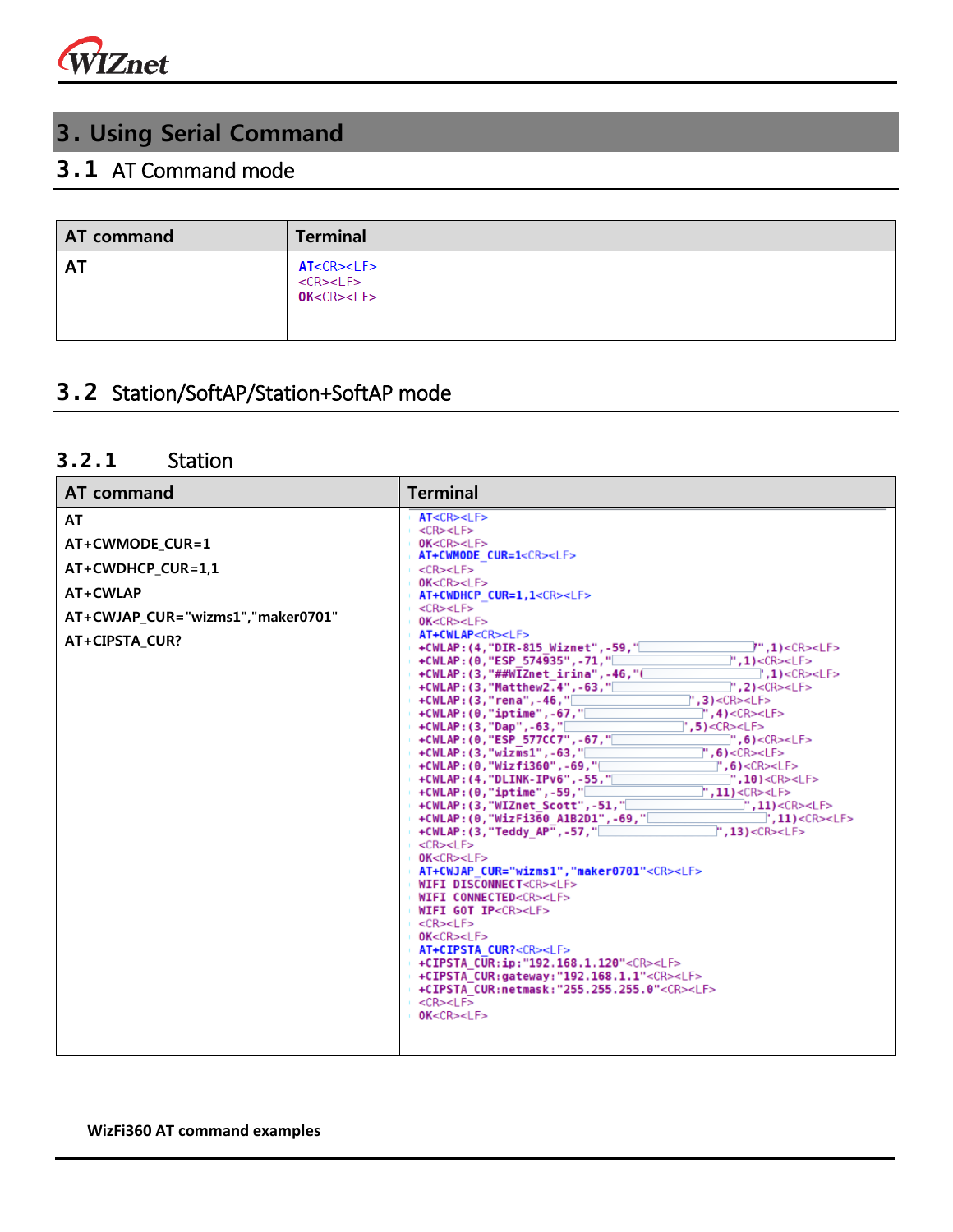

#### <span id="page-6-0"></span>**3.2.2** SoftAP

| AT command                                              | <b>Terminal</b>                                                                                                              |
|---------------------------------------------------------|------------------------------------------------------------------------------------------------------------------------------|
| AT                                                      | AT <cr><lf><br/><cr><lf></lf></cr></lf></cr>                                                                                 |
| AT+CWMODE_CUR=2                                         | OK < CR > LF<br>AT+CWMODE CUR=2 <cr><lf></lf></cr>                                                                           |
| AT+CWDHCP_CUR=0,1                                       | $<$ CR> $<$ LF><br>OK < CR > LF                                                                                              |
| AT+CWSAP CUR="WizFi360 ffffff","0123456789",1,3,4,0     | AT+CWDHCP CUR=0,1 <cr><lf><br/><cr><lf><br/>OK &lt; CR &gt; LF &gt;</lf></cr></lf></cr>                                      |
| AT+CIPAP_CUR="192.168.36.1","192.168.36.1","255.255.255 | AT+CWSAP CUR="WizFi360 ffffff","0123456789",1,3,4,0 <cr><lf><br/><cr><lf></lf></cr></lf></cr>                                |
| .0"                                                     | OK < CR > LF<br>AT+CIPAP CUR="192.168.36.1", "192.168.36.1", "255.255.255.0" <cr><lf></lf></cr>                              |
| AT+CWDHCPS_CUR=1,120,"192.168.36.100","192.168.36.20    | <cr><lf><br/>OK &lt; CR &gt; LF &gt;</lf></cr>                                                                               |
| 0"                                                      | AT+CWDHCPS CUR=1,120,"192.168.36.100","192.168.36.200" <cr><lf><br/><math>&lt;</math>CR&gt;<math>&lt;</math>LF&gt;</lf></cr> |
|                                                         | OK < CR > LF                                                                                                                 |

 $OK < CR > LF >$ 

<CR><LF>  $OK < CR > LF$ 

WIFI GOT IP<CR><LF>

AT+CWJAP\_CUR="wizms1","maker0701"<CR><LF><br>WIFI\_CONNECTED<CR><LF>

#### **AT command Terminal**  AT+CWMODE\_CUR=3<CR><LF><br><CR><LF> **AT+CWMODE\_CUR=3**  $OK < CR > LF$ **AT+CWDHCP\_CUR=2,1** AT+CWDHCP\_CUR=2,1<CR><LF> <CR><LF> **AT+CWDHCPS\_CUR=1,120,"192.168.36.100","192.168.36.20**  $OK < CR > LF$ AT+CWDHCPS\_CUR=1,120,"192.168.36.100","192.168.36.200"<CR><LF> **0"** <CR><LF>  $OK < CR > LF$ **AT+CWSAP\_CUR="WizFi360\_ffffff","0123456789",1,3,4,0** AT+CWSAP\_CUR="WizFi360\_ffffff","0123456789",1,3,4,0<CR><LF> <CR><LF>  $OK < CR > LF$ **AT+CIPAP\_CUR="192.168.36.1","192.168.36.1","255.255.255** AT+CIPAP\_CUR="192.168.36.1","192.168.36.1","255.255.255.0"<CR><LF> <CR><LF> **.0"**

#### <span id="page-6-1"></span>**3.2.3** Station+SoftAP

**AT+CWJAP\_CUR="wizms1","maker0701"**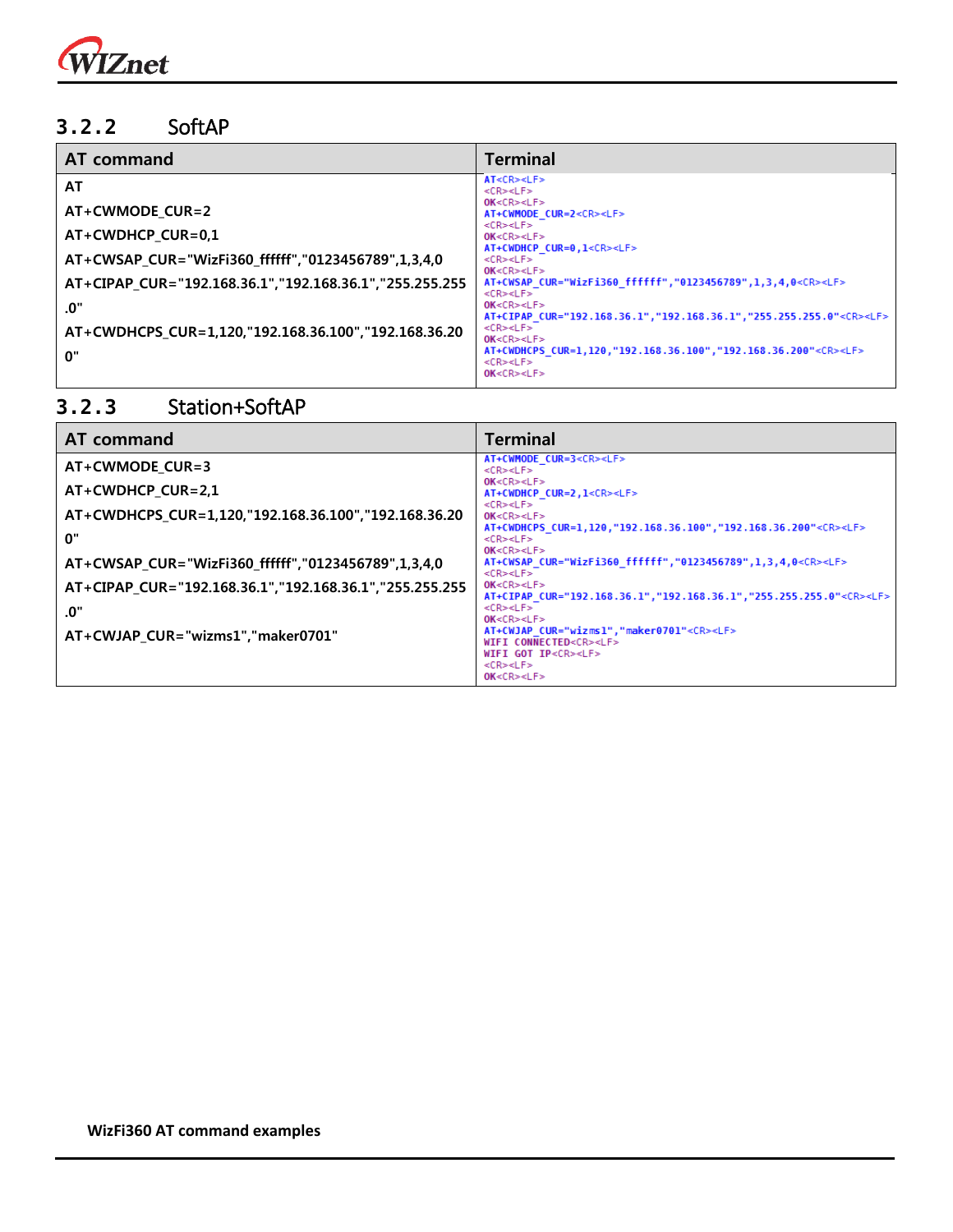

### <span id="page-7-0"></span>**3.3** TCP/IP

#### <span id="page-7-1"></span>**3.3.1** TCP Server

| AT command                       | <b>Terminal</b>                                                        |
|----------------------------------|------------------------------------------------------------------------|
| $AT+CIPMUX=1$                    | AT+CIPMUX=1 <cr><lf></lf></cr>                                         |
| AT+CIPSERVER=1,5000              | $<$ CR $>$ $<$ LF $>$<br>OK < CR > LF                                  |
|                                  | AT+CIPSERVER=1,5000 <cr><lf></lf></cr>                                 |
| $AT+CIPSENDBUF=0.10$             | $<$ CR> $<$ LF>                                                        |
| <b>0123456789</b> => 10byte data | OK < CR > LF                                                           |
| $AT+CIPSENDEX=0.10$              | 0, CONNECT <cr><lf><br/>AT+CIPSENDBUF=0,10<cr><lf></lf></cr></lf></cr> |
|                                  | 1,0 < CR > LF                                                          |
| $012W0$ =>3byte data             | $<$ CR $>$ $<$ LF $>$                                                  |
|                                  | OK < CR > LF                                                           |
|                                  | >                                                                      |
|                                  | 0123456789<br>$<$ CR> $<$ LF>                                          |
|                                  | Recv 10 bytes <cr><lf></lf></cr>                                       |
|                                  | $<$ CR $>$ $<$ LF $>$                                                  |
|                                  | $0,1$ , SEND $0K < CR > LF >$                                          |
|                                  | AT+CIPSENDEX=0,10 <cr><lf></lf></cr>                                   |
|                                  | $<$ CR> $<$ LF>                                                        |
|                                  | OK < CR > LF<br>$\geq$                                                 |
|                                  | 01200                                                                  |
|                                  | $<$ CR> $<$ LF>                                                        |
|                                  | Recv 3 bytes <cr><lf></lf></cr>                                        |
|                                  | $<$ CR $>$ $<$ LF $>$                                                  |
|                                  | SEND OK <cr><lf></lf></cr>                                             |

#### <span id="page-7-2"></span>**3.3.2** TCP Client

| <b>AT</b> command                     | <b>Terminal</b>                                                                                                                                                                                                                                                                                                                                                                                                                       |  |
|---------------------------------------|---------------------------------------------------------------------------------------------------------------------------------------------------------------------------------------------------------------------------------------------------------------------------------------------------------------------------------------------------------------------------------------------------------------------------------------|--|
| AT+CIPSTART="TCP","192.168.1.74",5000 | AT+CIPSTART="TCP", "192.168.1.74", 5000 <cr><lf><br/>CONNECT<cr><lf></lf></cr></lf></cr>                                                                                                                                                                                                                                                                                                                                              |  |
| $AT+CIPSENDBUF=10$                    | $<$ CR $>$ $<$ LF $>$                                                                                                                                                                                                                                                                                                                                                                                                                 |  |
| <b>0123456789</b> => 10byte data      | OK < CR > LF<br>AT+CIPSENDBUF=10 <cr><lf></lf></cr>                                                                                                                                                                                                                                                                                                                                                                                   |  |
| $AT+CIPSENDEX=10$                     | 1,0 < CR > LF                                                                                                                                                                                                                                                                                                                                                                                                                         |  |
| $012W0$ =>3byte data                  | $<$ CR> $<$ LF><br>OK < CR > LF                                                                                                                                                                                                                                                                                                                                                                                                       |  |
|                                       | $\geq$<br>0123456789<br>$<$ CR $>$ $<$ LF $>$<br>Recv 10 bytes <cr><lf><br/><math>&lt;</math>CR<math>&gt;</math><math>&lt;</math>LF<math>&gt;</math><br/>1, SEND OK<cr><lf><br/>AT+CIPSENDEX=10<cr><lf><br/><math>&lt;</math>CR&gt;<math>&lt;</math>LF&gt;<br/>OK &lt; CR &gt; LF<br/><math>\geq</math><br/>01200<br/><math>&lt;</math>CR&gt;<math>&lt;</math>LF&gt;<br/>Recv 3 bytes<cr><lf></lf></cr></lf></cr></lf></cr></lf></cr> |  |
|                                       | $<$ CR $>$ $<$ LF $>$<br>SEND OK <cr><lf></lf></cr>                                                                                                                                                                                                                                                                                                                                                                                   |  |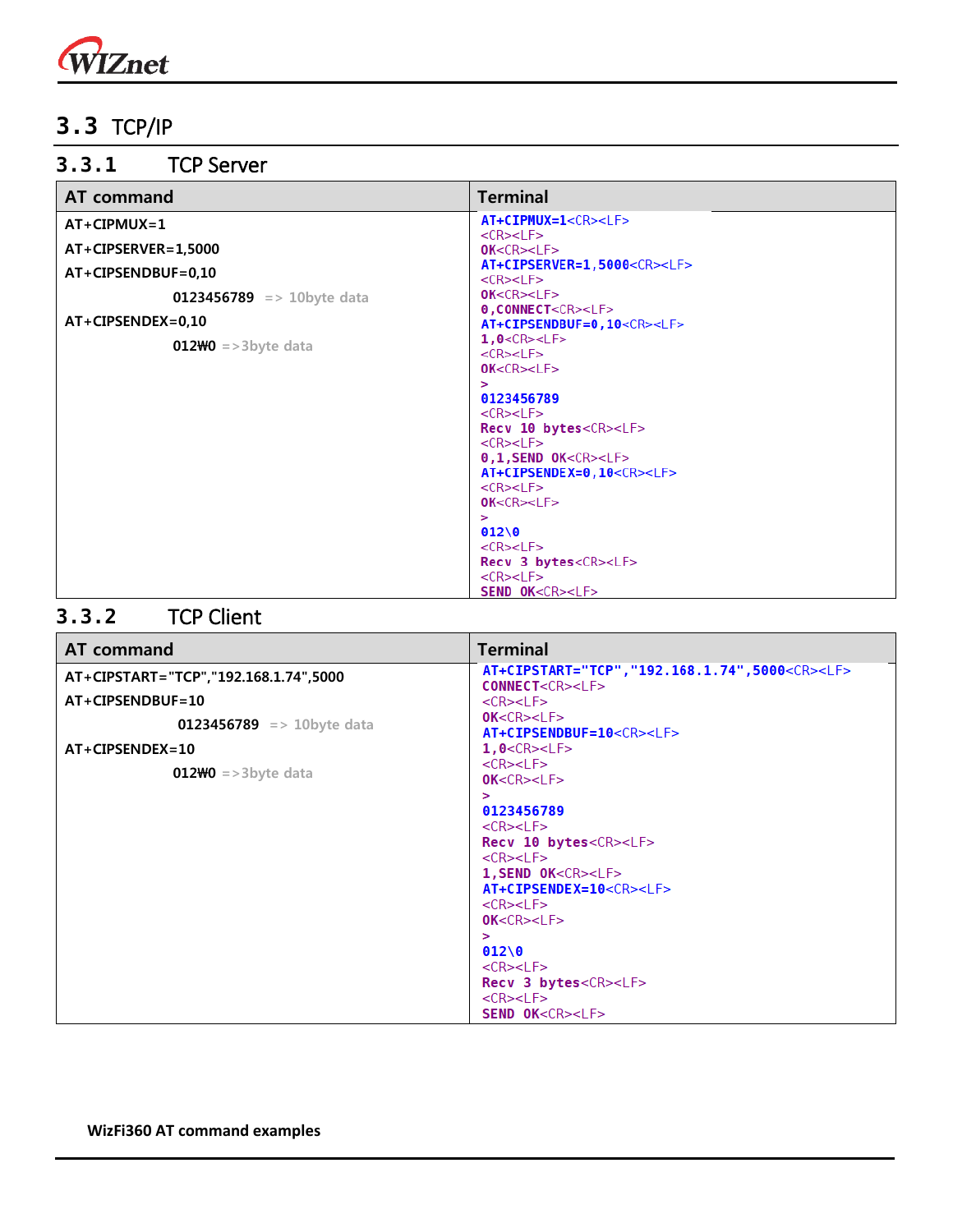

#### <span id="page-8-0"></span>**3.3.3** UDP

| <b>AT command</b>                          | <b>Terminal</b>                                                                                                                                                                                                                                                                                                                                                                                                                                                                                                                                                                                                                                                                                                                                                                                                                               |  |
|--------------------------------------------|-----------------------------------------------------------------------------------------------------------------------------------------------------------------------------------------------------------------------------------------------------------------------------------------------------------------------------------------------------------------------------------------------------------------------------------------------------------------------------------------------------------------------------------------------------------------------------------------------------------------------------------------------------------------------------------------------------------------------------------------------------------------------------------------------------------------------------------------------|--|
| AT+CIPSTART="UDP","192.168.1.74",5000,8888 | AT+CIPSTART="UDP", "192.168.1.74", 5000, 8888 <cr><lf><br/>CONNECT<cr><lf></lf></cr></lf></cr>                                                                                                                                                                                                                                                                                                                                                                                                                                                                                                                                                                                                                                                                                                                                                |  |
| $AT+CIPSEND=10$                            | $<$ CR> $<$ LF><br>OK < CR > LF                                                                                                                                                                                                                                                                                                                                                                                                                                                                                                                                                                                                                                                                                                                                                                                                               |  |
| <b>0123456789</b> => 10byte data           | AT+CIPSEND=10 <cr><lf></lf></cr>                                                                                                                                                                                                                                                                                                                                                                                                                                                                                                                                                                                                                                                                                                                                                                                                              |  |
| AT+CIPSEND=10, "192.168.1.74", 5000        | $<$ CR> $<$ LF><br>OK < CR > LF                                                                                                                                                                                                                                                                                                                                                                                                                                                                                                                                                                                                                                                                                                                                                                                                               |  |
| 0123456789 => 10byte data                  | $\geq$<br>0123456789                                                                                                                                                                                                                                                                                                                                                                                                                                                                                                                                                                                                                                                                                                                                                                                                                          |  |
| $AT+CIPSENDEX=10$                          | $<$ CR> $<$ LF>                                                                                                                                                                                                                                                                                                                                                                                                                                                                                                                                                                                                                                                                                                                                                                                                                               |  |
| <b>012\0</b> = > 3byte data                | Recv 10 bytes <cr><lf><br/><math>&lt;</math>CR&gt;<math>&lt;</math>LF&gt;<br/>SEND OK<cr><lf><br/>AT+CIPSEND=10, "192.168.1.74", 5000<cr><lf><br/><math>&lt;</math>CR<math>&gt;</math><math>&lt;</math>LF<math>&gt;</math><br/>OK &lt; CR &gt; LF<br/><math>\geq</math><br/>0123456789<br/><math>&lt;</math>CR&gt;<math>&lt;</math>LF&gt;<br/>Recv 10 bytes<cr><lf><br/><math>&lt;</math>CR&gt;<math>&lt;</math>LF&gt;<br/>SEND OK<cr><lf><br/>AT+CIPSENDEX=10<cr><lf><br/><math>&lt;</math>CR<math>&gt;</math><math>&lt;</math>LF<math>&gt;</math><br/>OK &lt; CR &gt; LF<br/><math>\geq</math><br/>01200<br/><math>&lt;</math>CR&gt;<math>&lt;</math>LF&gt;<br/>Recv 3 bytes<cr><lf><br/><math>&lt;</math>CR&gt;<math>&lt;</math>LF&gt;<br/>SEND OK<cr><lf></lf></cr></lf></cr></lf></cr></lf></cr></lf></cr></lf></cr></lf></cr></lf></cr> |  |

### <span id="page-8-1"></span>**3.3.4** SSL

|                                               | <b>Terminal</b>                                                                                                                                                                                                                                                                                                                                             |  |
|-----------------------------------------------|-------------------------------------------------------------------------------------------------------------------------------------------------------------------------------------------------------------------------------------------------------------------------------------------------------------------------------------------------------------|--|
| AT+CIPSTAT="SSL","facebook.com",443           | AT+CIPSTART="SSL","facebook.com",443 <cr><lf><br/>CONNECT<cr><lf></lf></cr></lf></cr>                                                                                                                                                                                                                                                                       |  |
| $AT+CIPSEND=18$                               | $<$ CR $>$ $<$ LF $>$                                                                                                                                                                                                                                                                                                                                       |  |
| <b>GET</b> / HTTP/1.1{0x0d}{0x0a} =>Send Data | OK < CR > LF<br>AT+CIPSEND=18 <cr><lf><br/><math>&lt;</math>CR&gt;<math>&lt;</math>LF&gt;<br/>OK &lt; CR &gt; LF<br/>⋗<br/>GET / <math>HTTP/1.1{0x0d}{0x0a}</math><br/><math>&lt;</math>CR&gt;<math>&lt;</math>LF&gt;<br/>Recv 18 bytes<cr><lf><br/><math>&lt;</math>CR&gt;<math>&lt;</math>LF&gt;<br/><b>SEND OK<cr><lf></lf></cr></b></lf></cr></lf></cr> |  |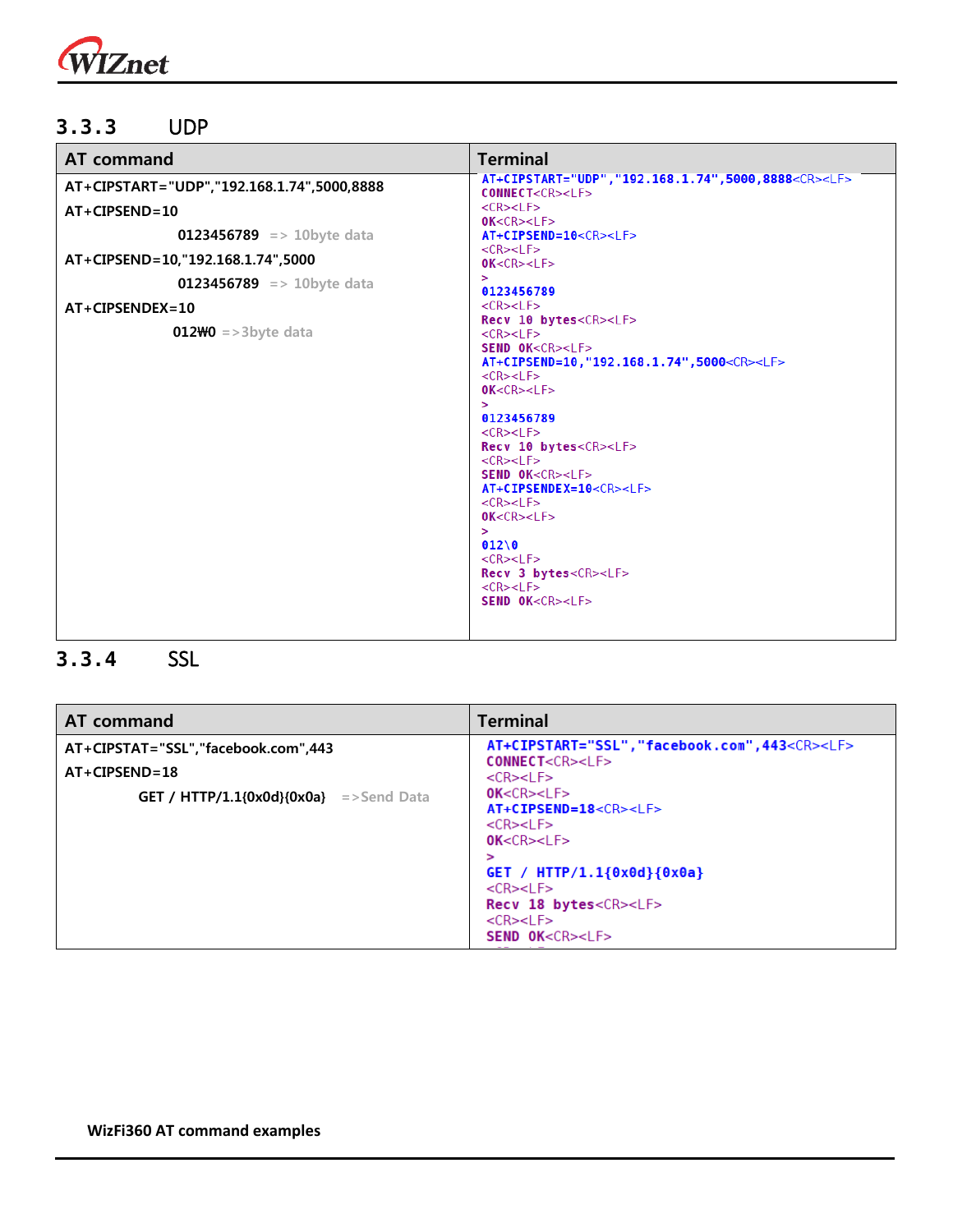| <cr><lf></lf></cr>                                                                                                                                                                                                                                                                                                                                                                                                                                                                                                                                                                                                                                                                                                                                                                                                                                                                                                                                                                                                                                                                                                                                                                                                                                                                                                                                                                                                                                                                                                                                                                                                                                                                                                                                                                                                                                                    |
|-----------------------------------------------------------------------------------------------------------------------------------------------------------------------------------------------------------------------------------------------------------------------------------------------------------------------------------------------------------------------------------------------------------------------------------------------------------------------------------------------------------------------------------------------------------------------------------------------------------------------------------------------------------------------------------------------------------------------------------------------------------------------------------------------------------------------------------------------------------------------------------------------------------------------------------------------------------------------------------------------------------------------------------------------------------------------------------------------------------------------------------------------------------------------------------------------------------------------------------------------------------------------------------------------------------------------------------------------------------------------------------------------------------------------------------------------------------------------------------------------------------------------------------------------------------------------------------------------------------------------------------------------------------------------------------------------------------------------------------------------------------------------------------------------------------------------------------------------------------------------|
| +IPD, 1500:HTTP/1.1 400 Bad Request <cr><lf></lf></cr>                                                                                                                                                                                                                                                                                                                                                                                                                                                                                                                                                                                                                                                                                                                                                                                                                                                                                                                                                                                                                                                                                                                                                                                                                                                                                                                                                                                                                                                                                                                                                                                                                                                                                                                                                                                                                |
| Content-Type: text/html; charset=utf-8 <cr><lf></lf></cr>                                                                                                                                                                                                                                                                                                                                                                                                                                                                                                                                                                                                                                                                                                                                                                                                                                                                                                                                                                                                                                                                                                                                                                                                                                                                                                                                                                                                                                                                                                                                                                                                                                                                                                                                                                                                             |
| Date: Thu, 11 Jul 2019 07:21:45 GMT <cr><lf><br/>Connection: close<cr><lf></lf></cr></lf></cr>                                                                                                                                                                                                                                                                                                                                                                                                                                                                                                                                                                                                                                                                                                                                                                                                                                                                                                                                                                                                                                                                                                                                                                                                                                                                                                                                                                                                                                                                                                                                                                                                                                                                                                                                                                        |
| Content-Length: 2959 <cr><lf></lf></cr>                                                                                                                                                                                                                                                                                                                                                                                                                                                                                                                                                                                                                                                                                                                                                                                                                                                                                                                                                                                                                                                                                                                                                                                                                                                                                                                                                                                                                                                                                                                                                                                                                                                                                                                                                                                                                               |
| $<$ CR> $<$ LF>                                                                                                                                                                                                                                                                                                                                                                                                                                                                                                                                                                                                                                                                                                                                                                                                                                                                                                                                                                                                                                                                                                                                                                                                                                                                                                                                                                                                                                                                                                                                                                                                                                                                                                                                                                                                                                                       |
| html <lf></lf>                                                                                                                                                                                                                                                                                                                                                                                                                                                                                                                                                                                                                                                                                                                                                                                                                                                                                                                                                                                                                                                                                                                                                                                                                                                                                                                                                                                                                                                                                                                                                                                                                                                                                                                                                                                                                                                        |
| <html id="facebook" lang="en"><lf></lf></html>                                                                                                                                                                                                                                                                                                                                                                                                                                                                                                                                                                                                                                                                                                                                                                                                                                                                                                                                                                                                                                                                                                                                                                                                                                                                                                                                                                                                                                                                                                                                                                                                                                                                                                                                                                                                                        |
| <head><lf></lf></head>                                                                                                                                                                                                                                                                                                                                                                                                                                                                                                                                                                                                                                                                                                                                                                                                                                                                                                                                                                                                                                                                                                                                                                                                                                                                                                                                                                                                                                                                                                                                                                                                                                                                                                                                                                                                                                                |
| <title>Facebook   Error</title> <lf></lf>                                                                                                                                                                                                                                                                                                                                                                                                                                                                                                                                                                                                                                                                                                                                                                                                                                                                                                                                                                                                                                                                                                                                                                                                                                                                                                                                                                                                                                                                                                                                                                                                                                                                                                                                                                                                                             |
| <meta charset="utf-8"/> <lf></lf>                                                                                                                                                                                                                                                                                                                                                                                                                                                                                                                                                                                                                                                                                                                                                                                                                                                                                                                                                                                                                                                                                                                                                                                                                                                                                                                                                                                                                                                                                                                                                                                                                                                                                                                                                                                                                                     |
| <meta content="no-cache" http-equiv="cache-control"/> <lf></lf>                                                                                                                                                                                                                                                                                                                                                                                                                                                                                                                                                                                                                                                                                                                                                                                                                                                                                                                                                                                                                                                                                                                                                                                                                                                                                                                                                                                                                                                                                                                                                                                                                                                                                                                                                                                                       |
| <meta content="no-store" http-equiv="cache-control"/> <lf></lf>                                                                                                                                                                                                                                                                                                                                                                                                                                                                                                                                                                                                                                                                                                                                                                                                                                                                                                                                                                                                                                                                                                                                                                                                                                                                                                                                                                                                                                                                                                                                                                                                                                                                                                                                                                                                       |
| <meta content="max-age=0" http-equiv="cache-control"/> <lf></lf>                                                                                                                                                                                                                                                                                                                                                                                                                                                                                                                                                                                                                                                                                                                                                                                                                                                                                                                                                                                                                                                                                                                                                                                                                                                                                                                                                                                                                                                                                                                                                                                                                                                                                                                                                                                                      |
| <meta content="-1" http-equiv="expires"/> <lf></lf>                                                                                                                                                                                                                                                                                                                                                                                                                                                                                                                                                                                                                                                                                                                                                                                                                                                                                                                                                                                                                                                                                                                                                                                                                                                                                                                                                                                                                                                                                                                                                                                                                                                                                                                                                                                                                   |
| <meta content="no-cache" http-equiv="pragma"/> <lf></lf>                                                                                                                                                                                                                                                                                                                                                                                                                                                                                                                                                                                                                                                                                                                                                                                                                                                                                                                                                                                                                                                                                                                                                                                                                                                                                                                                                                                                                                                                                                                                                                                                                                                                                                                                                                                                              |
| <meta content="noindex,nofollow" name="robots"/> <lf></lf>                                                                                                                                                                                                                                                                                                                                                                                                                                                                                                                                                                                                                                                                                                                                                                                                                                                                                                                                                                                                                                                                                                                                                                                                                                                                                                                                                                                                                                                                                                                                                                                                                                                                                                                                                                                                            |
| <style><LF></th></tr><tr><th>html, body {<LF></th></tr><tr><th>color: #141823;<LF></th></tr><tr><th>background-color: #e9eaed;<LF></th></tr><tr><th>font-family: Helvetica, Lucida Grande, Arial,<LF></th></tr><tr><th>Tahoma, Verdana, sans-serif;<LF></th></tr><tr><th>margin: 0; <b>LF</b><br>padding: 0; <b>LF</b></th></tr><tr><th></th></tr><tr><th>text-align: center;<LF></th></tr><tr><th><math>\left\{\text{cLF}\right\}</math><br><math><</math>LF></th></tr><tr><th></th></tr><tr><th>#header {<LF></th></tr><tr><th>height: 30px; <b>LE</b><br>padding-bottom: 10px;<LF></th></tr><tr><th></th></tr><tr><th>padding-top: 10px; <LF></th></tr><tr><th>text-align: center;<LF></th></tr><tr><th><math>\left\{\text{LFS}\right\}</math><br><math><</math>LF></th></tr><tr><th></th></tr><tr><th>#icon {<LF></th></tr><tr><th>width: <math>30px; LE</math></th></tr><tr><th><math>\left\{\text{<} \text{LF} \right\}</math></th></tr><tr><th><math><</math>LF></th></tr><tr><th><math>h1</math> {<LF></th></tr><tr><th>font-size: <math>18px; LE</math></th></tr><tr><th><math>\left\}</math> < LF></th></tr><tr><th><math><</math>LF></th></tr><tr><th><math>p \left\{{\text{ll}} \right\}</math></th></tr><tr><th>font-size: 13px;<LF></th></tr><tr><th><math>\left\{\text{cLF}\right\}</math><br><math><</math>LF></th></tr><tr><th></th></tr><tr><th>#footer {<LF></th></tr><tr><th>border-top: 1px solid #ddd;<LF></th></tr><tr><th>color: #9197a3;<LF></th></tr><tr><th>font-size: <math>12px; LE</math></th></tr><tr><th>padding: 5px 8px 6px 0;<LF></th></tr><tr><th><math>\left\{\text{cF}\right\}</math><br></style> <lf></lf>                                                                                                                                                                                                                     |
| $<$ /head> $<$ LF>                                                                                                                                                                                                                                                                                                                                                                                                                                                                                                                                                                                                                                                                                                                                                                                                                                                                                                                                                                                                                                                                                                                                                                                                                                                                                                                                                                                                                                                                                                                                                                                                                                                                                                                                                                                                                                                    |
|                                                                                                                                                                                                                                                                                                                                                                                                                                                                                                                                                                                                                                                                                                                                                                                                                                                                                                                                                                                                                                                                                                                                                                                                                                                                                                                                                                                                                                                                                                                                                                                                                                                                                                                                                                                                                                                                       |
| <body><lf></lf></body>                                                                                                                                                                                                                                                                                                                                                                                                                                                                                                                                                                                                                                                                                                                                                                                                                                                                                                                                                                                                                                                                                                                                                                                                                                                                                                                                                                                                                                                                                                                                                                                                                                                                                                                                                                                                                                                |
| <div id="header"><lf></lf></div>                                                                                                                                                                                                                                                                                                                                                                                                                                                                                                                                                                                                                                                                                                                                                                                                                                                                                                                                                                                                                                                                                                                                                                                                                                                                                                                                                                                                                                                                                                                                                                                                                                                                                                                                                                                                                                      |
| <a href="//www.facebook.com/"><lf><br/><img id="icon" src="//static.facebook.com/images/logos/facebook_2x.png"/><lf></lf></lf></a>                                                                                                                                                                                                                                                                                                                                                                                                                                                                                                                                                                                                                                                                                                                                                                                                                                                                                                                                                                                                                                                                                                                                                                                                                                                                                                                                                                                                                                                                                                                                                                                                                                                                                                                                    |
|                                                                                                                                                                                                                                                                                                                                                                                                                                                                                                                                                                                                                                                                                                                                                                                                                                                                                                                                                                                                                                                                                                                                                                                                                                                                                                                                                                                                                                                                                                                                                                                                                                                                                                                                                                                                                                                                       |
| <lf></lf>                                                                                                                                                                                                                                                                                                                                                                                                                                                                                                                                                                                                                                                                                                                                                                                                                                                                                                                                                                                                                                                                                                                                                                                                                                                                                                                                                                                                                                                                                                                                                                                                                                                                                                                                                                                                                                                             |
| $<$ /div> < $L$ F>                                                                                                                                                                                                                                                                                                                                                                                                                                                                                                                                                                                                                                                                                                                                                                                                                                                                                                                                                                                                                                                                                                                                                                                                                                                                                                                                                                                                                                                                                                                                                                                                                                                                                                                                                                                                                                                    |
| <div id="core"><lf></lf></div>                                                                                                                                                                                                                                                                                                                                                                                                                                                                                                                                                                                                                                                                                                                                                                                                                                                                                                                                                                                                                                                                                                                                                                                                                                                                                                                                                                                                                                                                                                                                                                                                                                                                                                                                                                                                                                        |
| <h1 id="sorry">Sor<cr><lf></lf></cr></h1>                                                                                                                                                                                                                                                                                                                                                                                                                                                                                                                                                                                                                                                                                                                                                                                                                                                                                                                                                                                                                                                                                                                                                                                                                                                                                                                                                                                                                                                                                                                                                                                                                                                                                                                                                                                                                             |
| +IPD, 1605: ry, something went wrong. <lf></lf>                                                                                                                                                                                                                                                                                                                                                                                                                                                                                                                                                                                                                                                                                                                                                                                                                                                                                                                                                                                                                                                                                                                                                                                                                                                                                                                                                                                                                                                                                                                                                                                                                                                                                                                                                                                                                       |
| <p id="promise"><lf></lf></p>                                                                                                                                                                                                                                                                                                                                                                                                                                                                                                                                                                                                                                                                                                                                                                                                                                                                                                                                                                                                                                                                                                                                                                                                                                                                                                                                                                                                                                                                                                                                                                                                                                                                                                                                                                                                                                         |
| We're working on it and we'll get it fixed as soon as we can. <lf></lf>                                                                                                                                                                                                                                                                                                                                                                                                                                                                                                                                                                                                                                                                                                                                                                                                                                                                                                                                                                                                                                                                                                                                                                                                                                                                                                                                                                                                                                                                                                                                                                                                                                                                                                                                                                                               |
| $<$ /p> $<$ LF>                                                                                                                                                                                                                                                                                                                                                                                                                                                                                                                                                                                                                                                                                                                                                                                                                                                                                                                                                                                                                                                                                                                                                                                                                                                                                                                                                                                                                                                                                                                                                                                                                                                                                                                                                                                                                                                       |
| <p id="back-link"><lf></lf></p>                                                                                                                                                                                                                                                                                                                                                                                                                                                                                                                                                                                                                                                                                                                                                                                                                                                                                                                                                                                                                                                                                                                                                                                                                                                                                                                                                                                                                                                                                                                                                                                                                                                                                                                                                                                                                                       |
| <a href="//www.facebook.com/" id="back">Go Back</a> <lf></lf>                                                                                                                                                                                                                                                                                                                                                                                                                                                                                                                                                                                                                                                                                                                                                                                                                                                                                                                                                                                                                                                                                                                                                                                                                                                                                                                                                                                                                                                                                                                                                                                                                                                                                                                                                                                                         |
| $<$ /p> $<$ LF>                                                                                                                                                                                                                                                                                                                                                                                                                                                                                                                                                                                                                                                                                                                                                                                                                                                                                                                                                                                                                                                                                                                                                                                                                                                                                                                                                                                                                                                                                                                                                                                                                                                                                                                                                                                                                                                       |
| <div id="footer"><lf></lf></div>                                                                                                                                                                                                                                                                                                                                                                                                                                                                                                                                                                                                                                                                                                                                                                                                                                                                                                                                                                                                                                                                                                                                                                                                                                                                                                                                                                                                                                                                                                                                                                                                                                                                                                                                                                                                                                      |
| Facebook <lf></lf>                                                                                                                                                                                                                                                                                                                                                                                                                                                                                                                                                                                                                                                                                                                                                                                                                                                                                                                                                                                                                                                                                                                                                                                                                                                                                                                                                                                                                                                                                                                                                                                                                                                                                                                                                                                                                                                    |
| <span id="copyright"><lf><br/>© 2019<lf></lf></lf></span>                                                                                                                                                                                                                                                                                                                                                                                                                                                                                                                                                                                                                                                                                                                                                                                                                                                                                                                                                                                                                                                                                                                                                                                                                                                                                                                                                                                                                                                                                                                                                                                                                                                                                                                                                                                                             |
| <lf></lf>                                                                                                                                                                                                                                                                                                                                                                                                                                                                                                                                                                                                                                                                                                                                                                                                                                                                                                                                                                                                                                                                                                                                                                                                                                                                                                                                                                                                                                                                                                                                                                                                                                                                                                                                                                                                                                                             |
| <span id="help-link"><lf></lf></span>                                                                                                                                                                                                                                                                                                                                                                                                                                                                                                                                                                                                                                                                                                                                                                                                                                                                                                                                                                                                                                                                                                                                                                                                                                                                                                                                                                                                                                                                                                                                                                                                                                                                                                                                                                                                                                 |
| $·$ < LF>                                                                                                                                                                                                                                                                                                                                                                                                                                                                                                                                                                                                                                                                                                                                                                                                                                                                                                                                                                                                                                                                                                                                                                                                                                                                                                                                                                                                                                                                                                                                                                                                                                                                                                                                                                                                                                                             |
| <a href="//www.facebook.com/help/" id="help">Help Center</a> <lf></lf>                                                                                                                                                                                                                                                                                                                                                                                                                                                                                                                                                                                                                                                                                                                                                                                                                                                                                                                                                                                                                                                                                                                                                                                                                                                                                                                                                                                                                                                                                                                                                                                                                                                                                                                                                                                                |
| <lf></lf>                                                                                                                                                                                                                                                                                                                                                                                                                                                                                                                                                                                                                                                                                                                                                                                                                                                                                                                                                                                                                                                                                                                                                                                                                                                                                                                                                                                                                                                                                                                                                                                                                                                                                                                                                                                                                                                             |
| $<$ /div>< $E$ >                                                                                                                                                                                                                                                                                                                                                                                                                                                                                                                                                                                                                                                                                                                                                                                                                                                                                                                                                                                                                                                                                                                                                                                                                                                                                                                                                                                                                                                                                                                                                                                                                                                                                                                                                                                                                                                      |
| $\langle \text{div}\rangle < L$ F>                                                                                                                                                                                                                                                                                                                                                                                                                                                                                                                                                                                                                                                                                                                                                                                                                                                                                                                                                                                                                                                                                                                                                                                                                                                                                                                                                                                                                                                                                                                                                                                                                                                                                                                                                                                                                                    |
| <script><LF></th></tr><tr><th><math>document.getElementById('back').onclick = function() {lF>}</math></th></tr><tr><th>if (history.length <math>> 1</math>) {<<math>LF</math>></th></tr><tr><th>history.back();<LF></th></tr><tr><th>return false;<LF></th></tr><tr><th><math>\left\{\text{cLF}\right\}</math></th></tr><tr><th><math>\}</math>; <LF></th></tr><tr><th><math><</math>LF></th></tr><tr><th>// Adjust the display based on the window size<LF></th></tr><tr><th>if (window.innerHeight < 80    window.innerWidth < 80) <math>\{\langle E \rangle</math></th></tr><tr><th>// Blank if window is too small<LF></th></tr><tr><th>document.body.style.display = 'none';<LF></th></tr><tr><th><math>\}</math>;<LF></th></tr><tr><th>if (window.innerWidth < 200    window.innerHeight < 150) <math>\{\langle E \rangle</math></th></tr><tr><th>document.getElementById('back-link').style.display = 'none';<LF></th></tr><tr><th>document.getElementById('help-link').style.display = 'none';<LF></th></tr><tr><th><math>};<</math>LF></th></tr><tr><th>if (window.innerWidth < <math>200</math>) {<LF></th></tr><tr><th>document.getElementById('sorry').style.fontSize = '16px';<LF></th></tr><tr><th><math>\}</math>; <LF></th></tr><tr><th>if (window.innerWidth < <math>150</math>) {<LF></th></tr><tr><th>document.getElementById('promise').style.display = 'none';<LF></th></tr><tr><th><math>\}</math>; <LF></th></tr><tr><th>if (window.innerHeight < <math>150</math>) {<<math>E ></math></th></tr><tr><th>document.getElementById('sorry').style.margin = '4px <math>0</math> 0 0'; <<math>E</math> ></th></tr><tr><th>document.getElementById('sorry').style.fontSize = '14px';<LF></th></tr><tr><th>document.getElementById('promise').style.display = 'none';<LF></th></tr><tr><th><math>\}</math>; <LF></th></tr><tr><th></script> <lf></lf> |
|                                                                                                                                                                                                                                                                                                                                                                                                                                                                                                                                                                                                                                                                                                                                                                                                                                                                                                                                                                                                                                                                                                                                                                                                                                                                                                                                                                                                                                                                                                                                                                                                                                                                                                                                                                                                                                                                       |
| <lf></lf>                                                                                                                                                                                                                                                                                                                                                                                                                                                                                                                                                                                                                                                                                                                                                                                                                                                                                                                                                                                                                                                                                                                                                                                                                                                                                                                                                                                                                                                                                                                                                                                                                                                                                                                                                                                                                                                             |
| <lf></lf>                                                                                                                                                                                                                                                                                                                                                                                                                                                                                                                                                                                                                                                                                                                                                                                                                                                                                                                                                                                                                                                                                                                                                                                                                                                                                                                                                                                                                                                                                                                                                                                                                                                                                                                                                                                                                                                             |
| $<$ CR> $<$ LF>                                                                                                                                                                                                                                                                                                                                                                                                                                                                                                                                                                                                                                                                                                                                                                                                                                                                                                                                                                                                                                                                                                                                                                                                                                                                                                                                                                                                                                                                                                                                                                                                                                                                                                                                                                                                                                                       |
| +IPD, 2: <soh><nul>CLOSED<cr><lf></lf></cr></nul></soh>                                                                                                                                                                                                                                                                                                                                                                                                                                                                                                                                                                                                                                                                                                                                                                                                                                                                                                                                                                                                                                                                                                                                                                                                                                                                                                                                                                                                                                                                                                                                                                                                                                                                                                                                                                                                               |

#### **WizFi360 AT command examples**